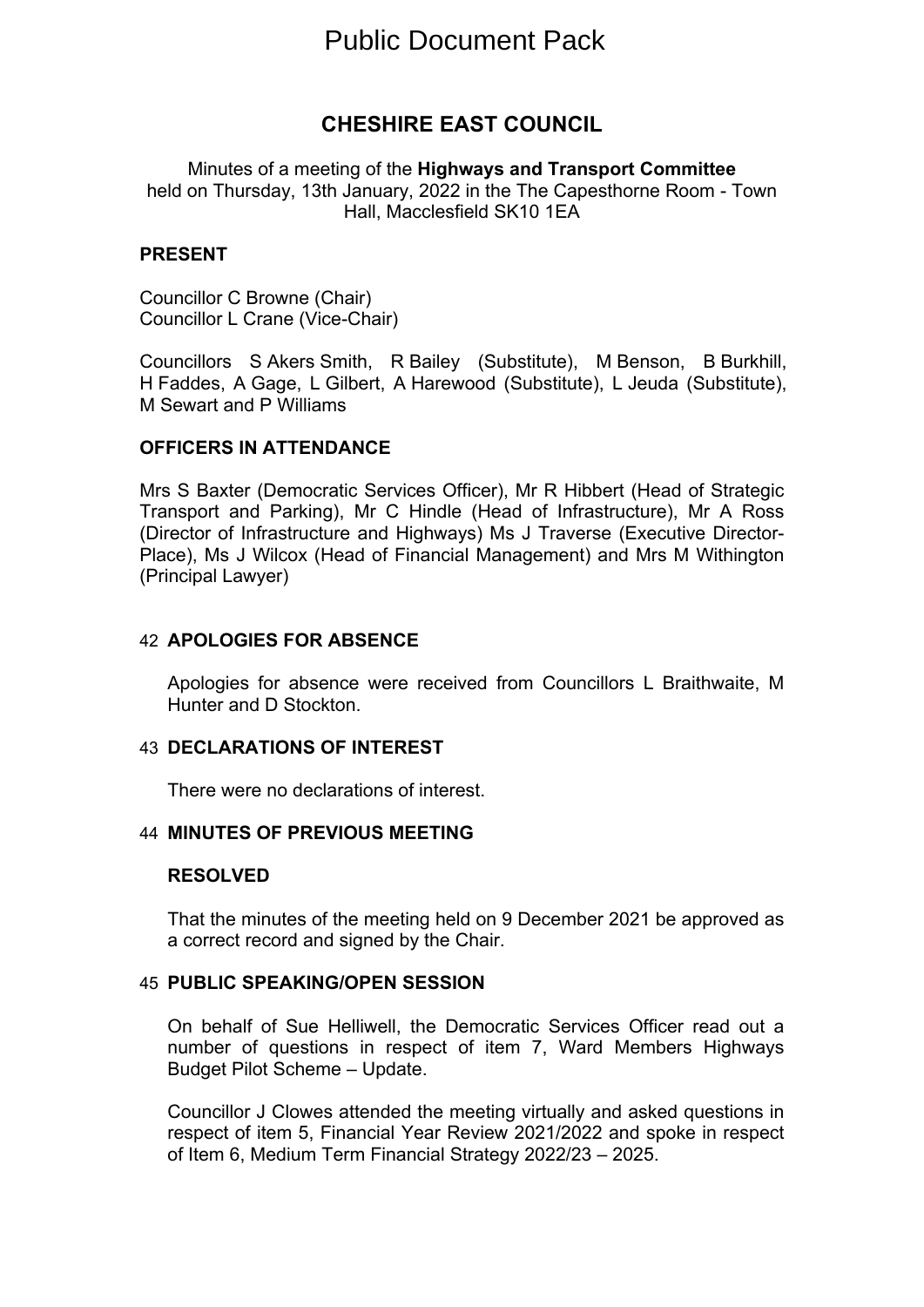(During consideration of the item, Councillor R Bailey arrived to the meeting).

## 46 **2021/22 FINANCIAL YEAR REVIEW**

Consideration was given to a report setting out the financial year review for 2021/22.

Concerns were raised that the figures for expenditure on highways implied that the Council had lost in interest in providing and looking after its transport infrastructure. It was felt that Cheshire East spent less than any of its neighbouring authorities regardless of whether they were more urban, rural or what political control they had. The point was emphasised that the Council needed to focus on spending money on its transport infrastructure.

Further to this it was commented that at the full Council budget meeting which took place in February 2021, it had been agreed by the then merged Portfolio Holder for Waste and Highways that £0.8 million would be transferred from the highways budget to the waste budget. Concerns were raised that whilst the report now showed the Environment and Communities with a £0.5 million underspend, Highways and Transport, which was the lowest funded service per km in comparative areas now had a £0.7 million overspend. Questions were raised as to what the Council was going to do to ensure infrastructure was not neglected and that Cheshire East was on a par with other neighbouring authorities who received less Government funding.

## **RESOLVED**

1.That the report of the Finance Sub-Committee (Agenda for [Finance](http://moderngov.cheshireeast.gov.uk/ecminutes/ieListDocuments.aspx?CId=965&MId=9031&Ver=4) Sub-Committee on [Wednesday,](http://moderngov.cheshireeast.gov.uk/ecminutes/ieListDocuments.aspx?CId=965&MId=9031&Ver=4) 1st December, 2021, 2.00 pm | Cheshire East [Council](http://moderngov.cheshireeast.gov.uk/ecminutes/ieListDocuments.aspx?CId=965&MId=9031&Ver=4)), specifically the recommendations of that committee be noted.

2.That the financial update and forecast outturn relevant to their terms of reference be noted.

3.That it be noted officers would seek to improve outcomes and the financial outturn across all Committees to mitigate the overall forecast overspend of the Council.

4.That appendix 5 and the following sections specific to this Committee be noted:

- Changes to Revenue budget 2021/22
- Policy Proposals Update
- Corporate Grants Register
- Debt Management
- Capital Strategy
- Reserve Strategy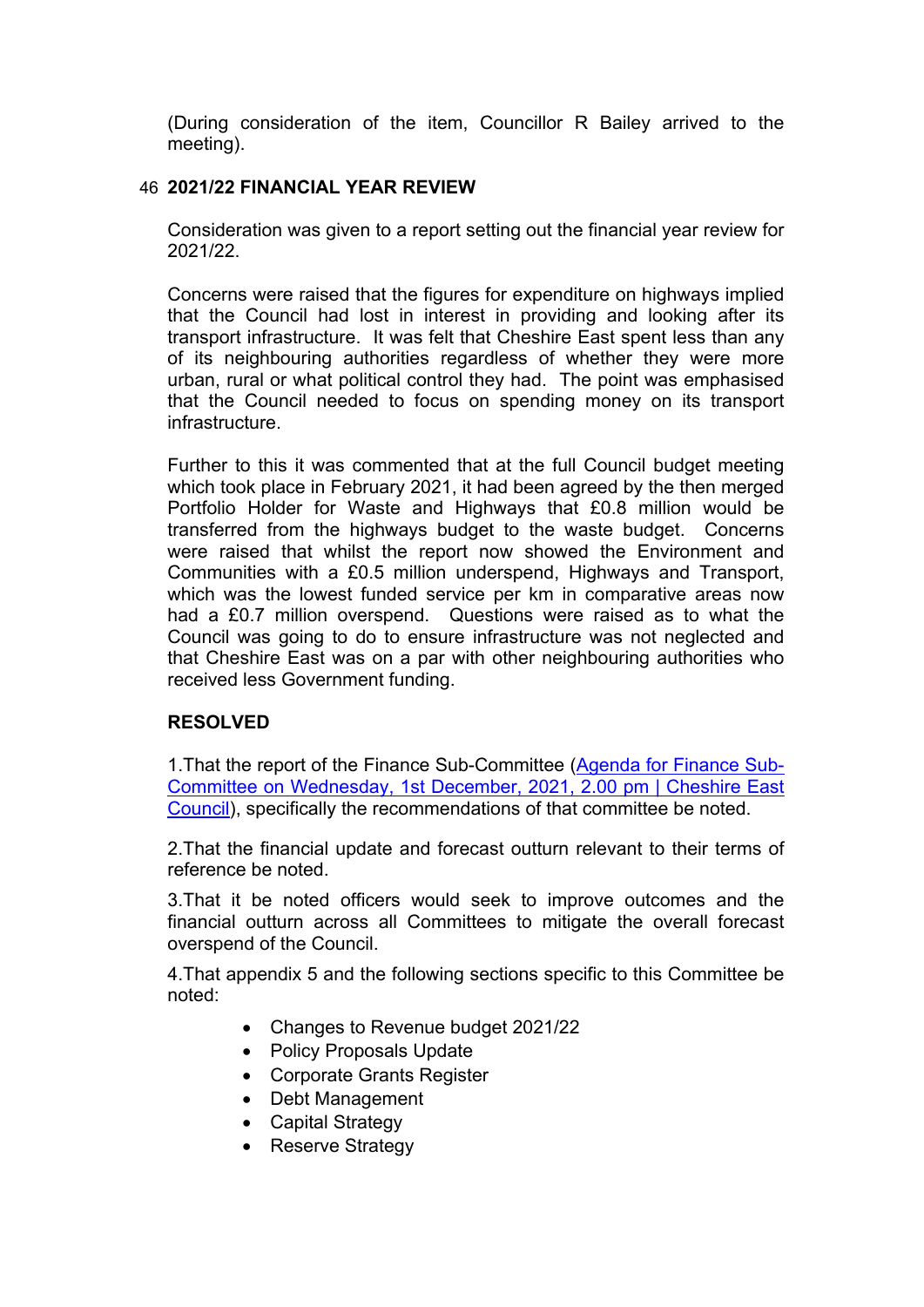## 47 **MEDIUM TERM FINANCIAL STRATEGY 2022/23 - 2025/26**

The committee received a report on the Medium-Term Financial Strategy for 2022/23 – 2025/26. As part of the consultation process the committee was asked to provide comments and feedback to the Corporate Policy Committee on proposals related to the responsibilities of the committee.

At the start of the debate a proposal was moved by Councillor L Crane which was seconded by Councillor C Browne that the Corporate Policy Committee be recommended to consider allowing the Highways and Infrastructure service to take up to a further £3.9 million increase in its capital budget of which £2.694 million could potentially be funded from the New Homes Bonus Scheme. It was felt this recommendation could address some of the issues raised by Members regarding the lack of spend by the Council on infrastructure. In addition it was anticipated this request would potentially assist with the revenue budget and free up finances to spend on service areas where there had been budget cuts.

Further comments were made as follows:-

(i)Councillor L Crane commented that the Corporate Policy Committee should be asked to consider the delineation between departments and whether the service was receiving the appropriate proportion of the budget for such an important asset;

(ii)Councillor L Gilbert commented that there were reports that the Cheshire East Countryside Access Forum's footpaths maintenance budget had been cut by 62%. There was no reference to this in the report, nor had it been reported to Public Rights of Way (PROW) Committee. There was a concern that this reported cut in budget represented an inconsistent approach to the promotion of the Council's healthy lifestyle agenda and active travel programme;

(iii)Councillor L Gilbert also commented that during the pandemic footpath usage had greatly increased and therefore it was felt it was felt inappropriate to reduce budget and treat maintenance of footpaths as a low priority.

(iv)Councillor L Jeuda commented that funding be made available so all over 60s and young people were offered a free bus pass. This would increase the opportunity for more people to travel by bus thus cutting down the isolation of the older sections of society and promoting a greener way of travel;

(v)Councillor S Akers Smith commented that additional finance for the highways service and Public Rights of Way service areas was essential in order to provide people with the choice if they wanted to walk or cycle.

(vi)Councillor R Bailey felt it was regrettable that the revenue budget had not been used as wisely as it could have and that the £0.8 million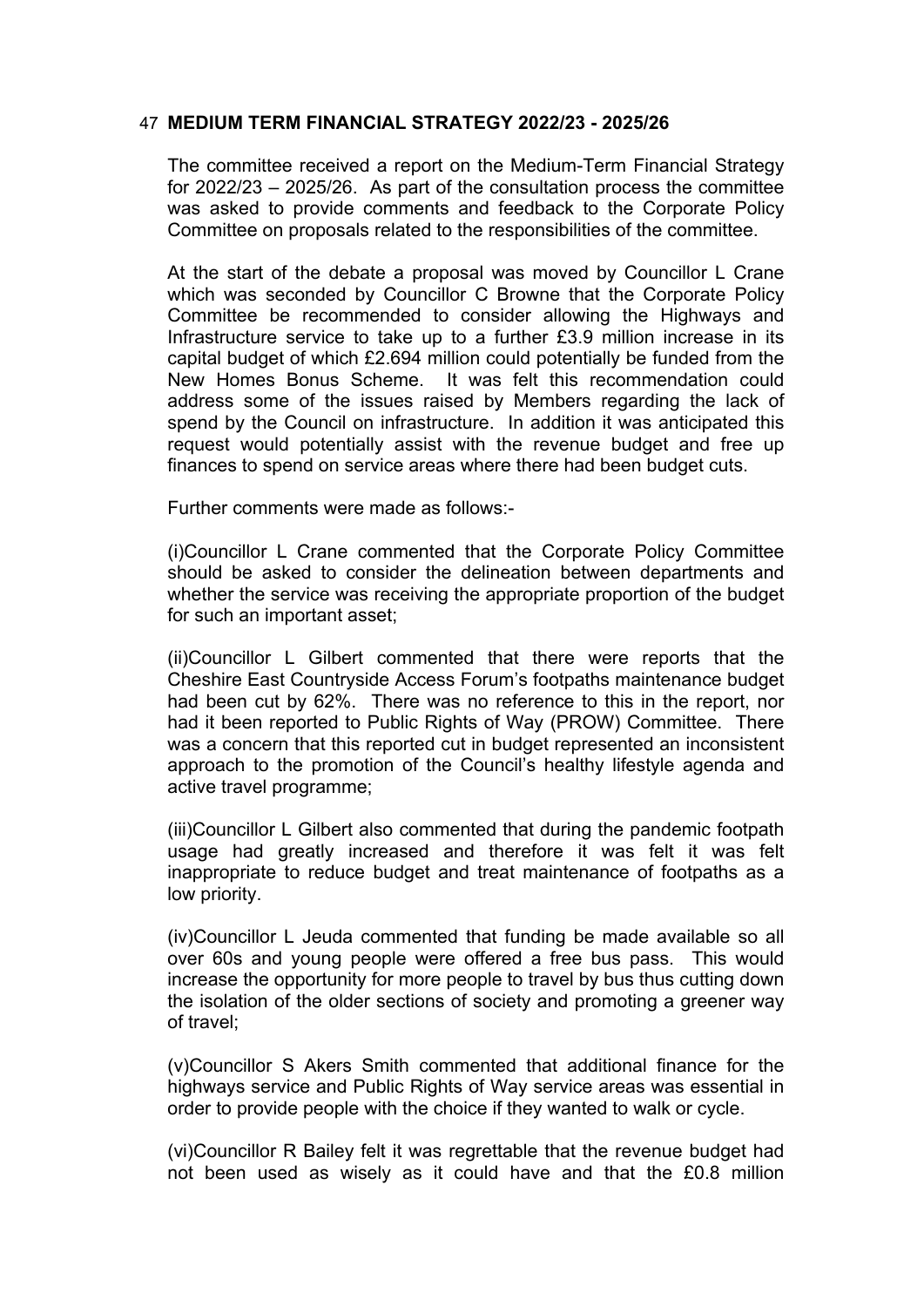reduction followed by a £0.6million reduction for the next two years thereafter previously agreed at a full Council budget meeting had been a retrograde step;

(viii) Councillor M Sewart stated that focus needed to be on spending more on services and infrastructure;

(ix)The Chair commented that the settlement received was good news even if it only offered certainty of one year. He felt that if investment in the capital budget took place then this potentially could lead to the reduction in some of the revenue spend;

(x)Councillor A Gage suggested if additional capital was made available to undertake level 2/3 repairs then an active listening exercise with each individual Ward Councillor should be conducted prior to any monies being allocated. In response the Chair advised that recommendations from local ward Members and highways engineers already formed part of the assessment process for determining which roads would benefit from the repair work;

(xi)The Chair further commented that if there was a reduction in the money required to be spent on the reactive potholes repairs from the revenue budget as anticipated then the Council should look to see if it could allocate some of the monies to the PROW service;

(xii)Finally Councillor R Bailey requested that further consideration should be given to an overview of the core revenue share currently proposed particularly in terms of the underspend in communities and environment and the overspend in highways and given the two service areas were linked before the introduction of the new committee system.

## **RESOLVED (Unanimously):**

- 1. That the Corporate Policy Committee be recommended to consider allowing the Highways and Infrastructure service to take up to a further £3.9 million increase in its capital budget of which £2.694 million could potentially be funded from the New Homes Bonus Scheme.
- 2. That the comments made by individual Councillors as outlined above be fed back to the Corporate Policy Committee for their consideration.
- 3. That the MTFS 2022 to 2026 Consultation Document (Appendix 1 of the report) be noted.
- 4. That the following proposals rolling forward from the MTFS 2021-25 relevant to the committee (as part of Appendix 1 (Appendix A of the report) be noted.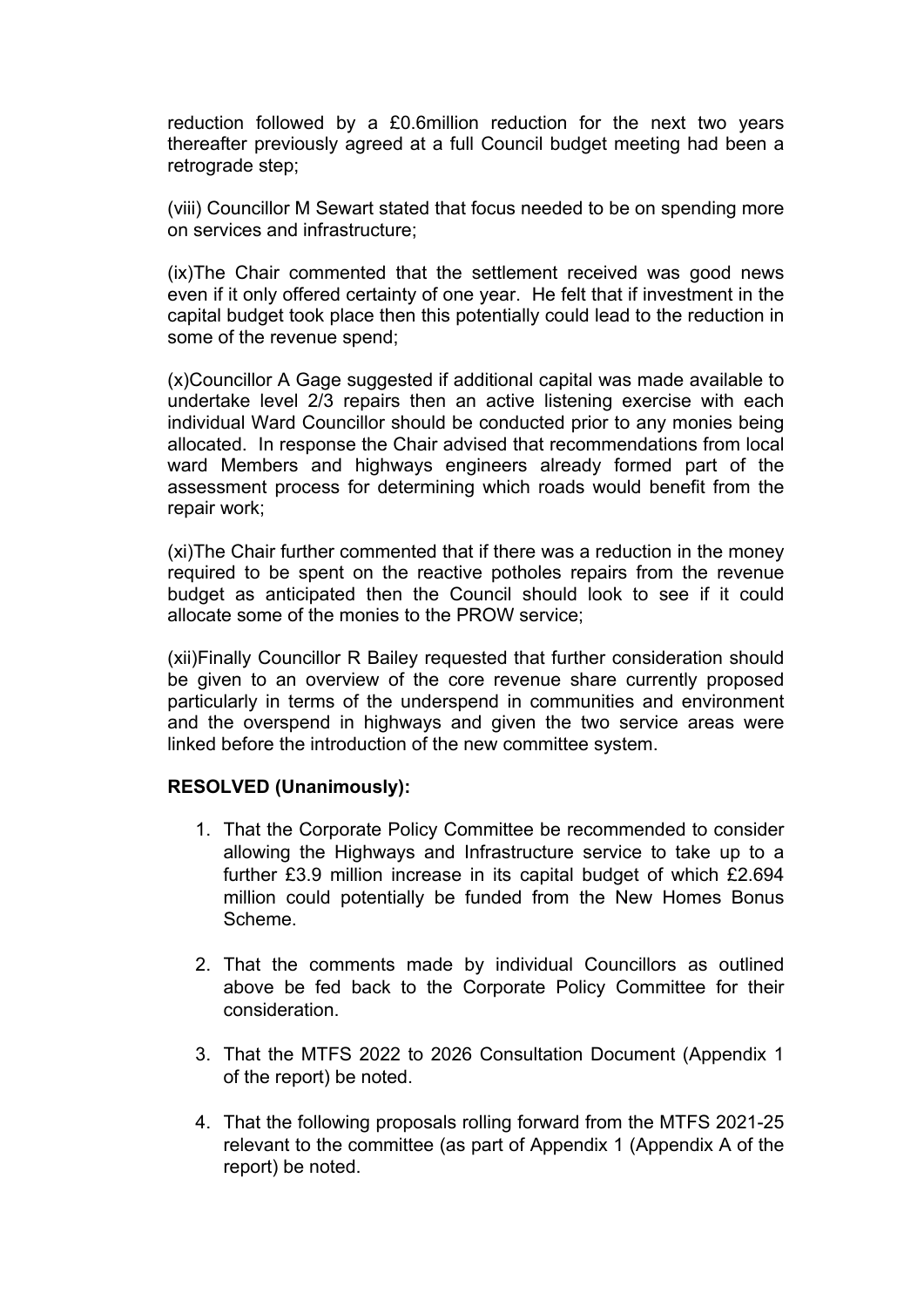87) Carbon Reduction-Replacement of existing illuminated signs and bollards with LED units

- 5. That the impact of the local government financial settlement as provided at Appendix 2 on the MTFS Consultation Document be noted.
- 6. That the minutes of the meeting form the consultation response of the Committee for consideration by the Corporate Policy **Committee.**

## 48 **WARD MEMBERS HIGHWAYS BUDGET PILOT SCHEME - UPDATE**

Consideration was given to a report updating Members on the Ward Members Highways Budget Pilot Scheme.

Members generally welcomed the interim report however concerns were raised relating to the length of time before a more detailed report would be considered by the Committee. It was requested that priority be given to ensuring a report was on a future agenda sooner rather than later.

Councillor L Crane encouraged Members to put forward a list of schemes which could then be prioritised. She felt that there should be an opportunity to discuss schemes across all departments within the Place directorate alongside and that consideration should be given to the possibility of increasing ward budgets from £4,200 to £6,000-£7,000. She commented that this might be a more sensible figure and would enable schemes involving for example, Traffic Regulation Orders (TRO's) to be put forward.

Furthermore, it was requested that a detailed list of the type of schemes which would be considered acceptable should be circulated to Members. Officers agreed to recirculate this information after the meeting.

Councillor A Gage asked that when the item was brought back to a future meeting of the Committee there should be detailed information contained within the report as to how final decisions regarding the acceptance or rejection of schemes was reached. He commented that individual Ward Councillors should be responsible for making the final decision given their knowledge of the local area.

#### **RESOLVED**

1.That the contents of the report be noted and the intention to submit a further report to this Committee later in 2022 to seek a decision on the future approach to ward budgets also be noted.

2.That the comments outlined above be noted.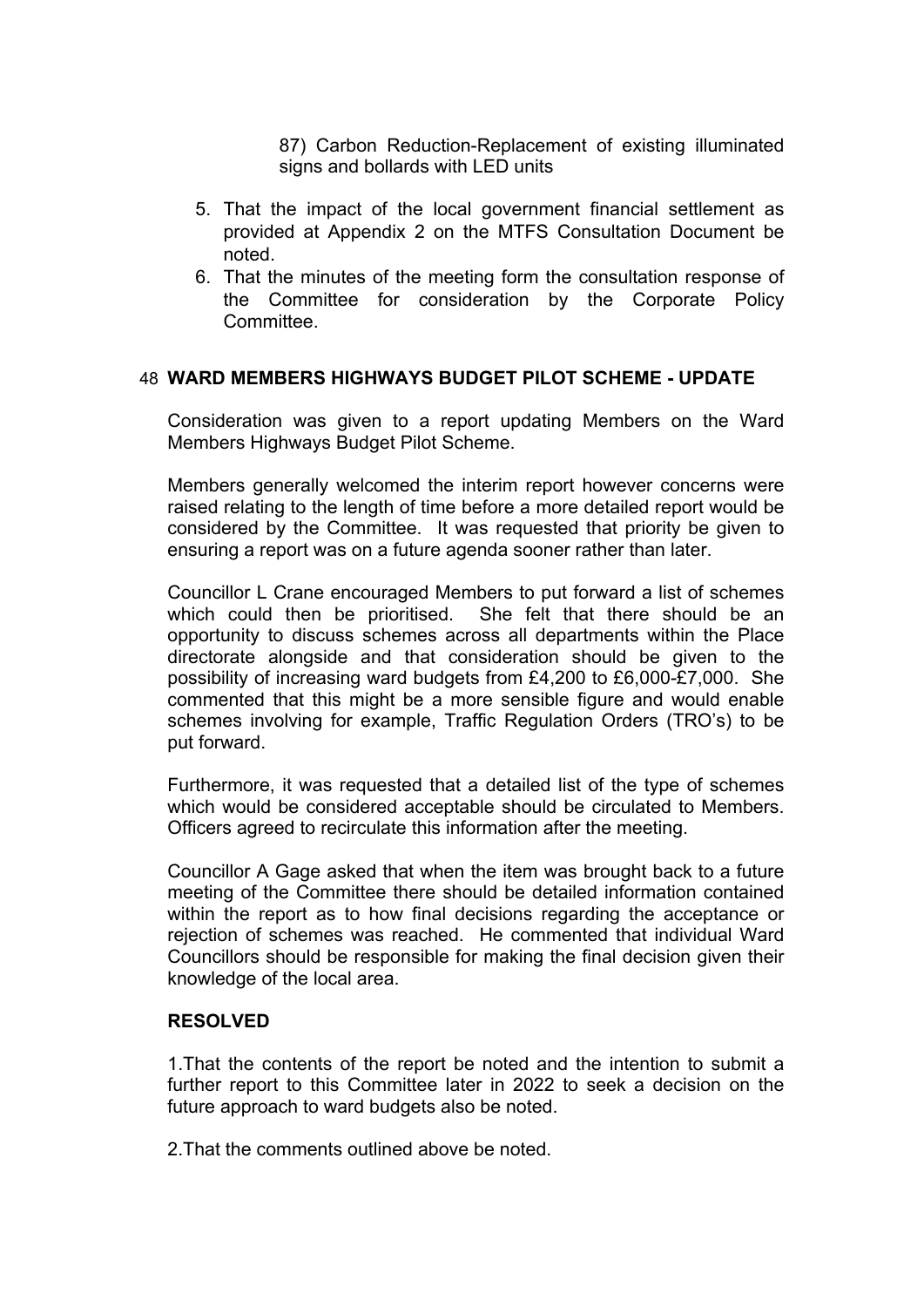## 49 **SUSTAINABLE TRANSPORT PROGRAMMES - UPDATE**

Consideration was given to a report updating the committee on the programme of sustainable transport initiatives and improvements across the Borough.

Councillor M Benson raised a question in relation to the listing of Sustainable Modes of Travel to School (SMOTS) whereby several potential new walking routes in the Wychwood Village area which had been discussed with officers in 2019 but were not referred to within the report. It was agreed that an answer to this would be provided outside of the meeting.

Councillor R Bailey suggested when considering the work programme item, the committee could look at the inclusion of a future agenda item in which the Highways and Transport Committee gave further consideration as to how funding for the maintenance of pavements could be addressed.

## **RESOLVED (Unanimous)**

That the Sustainable Transport programmes, as set out in the report be endorsed.

## 50 **WORK PROGRAMME**

The committee considered an updated work programme.

It was noted that the items relating to pavement parking and HS2 would not be considered at the March meeting and would be brought to a future meeting of the Committee.

It was also noted that in accordance with the Constitution, a request had been made by Councillor L Gilbert to the Monitoring Officer for the Committee to consider an agenda item relating to traffic fine powers.

Councils outside of London had now been given the ability to apply for new powers to impose fines on motorists for a range of "moving traffic offences", including stopping in yellow box junctions, driving the wrong way on a one-way street, using restricted routes, or performing prohibited turns. Currently, only councils in London and Cardiff had the authority to issue fines for such offences. Officers had advised that there were no plans for the Council to adopt the powers referred to. Councillor L Gilbert felt that a policy decision was required which the Committee should have the opportunity to be involved alongside the submission of a written report by officers.

In response officers advised that the Monitoring Officer was considering the request, however a briefing on the matter could be arranged to take place as part of a pre-committee briefing whereby Members were given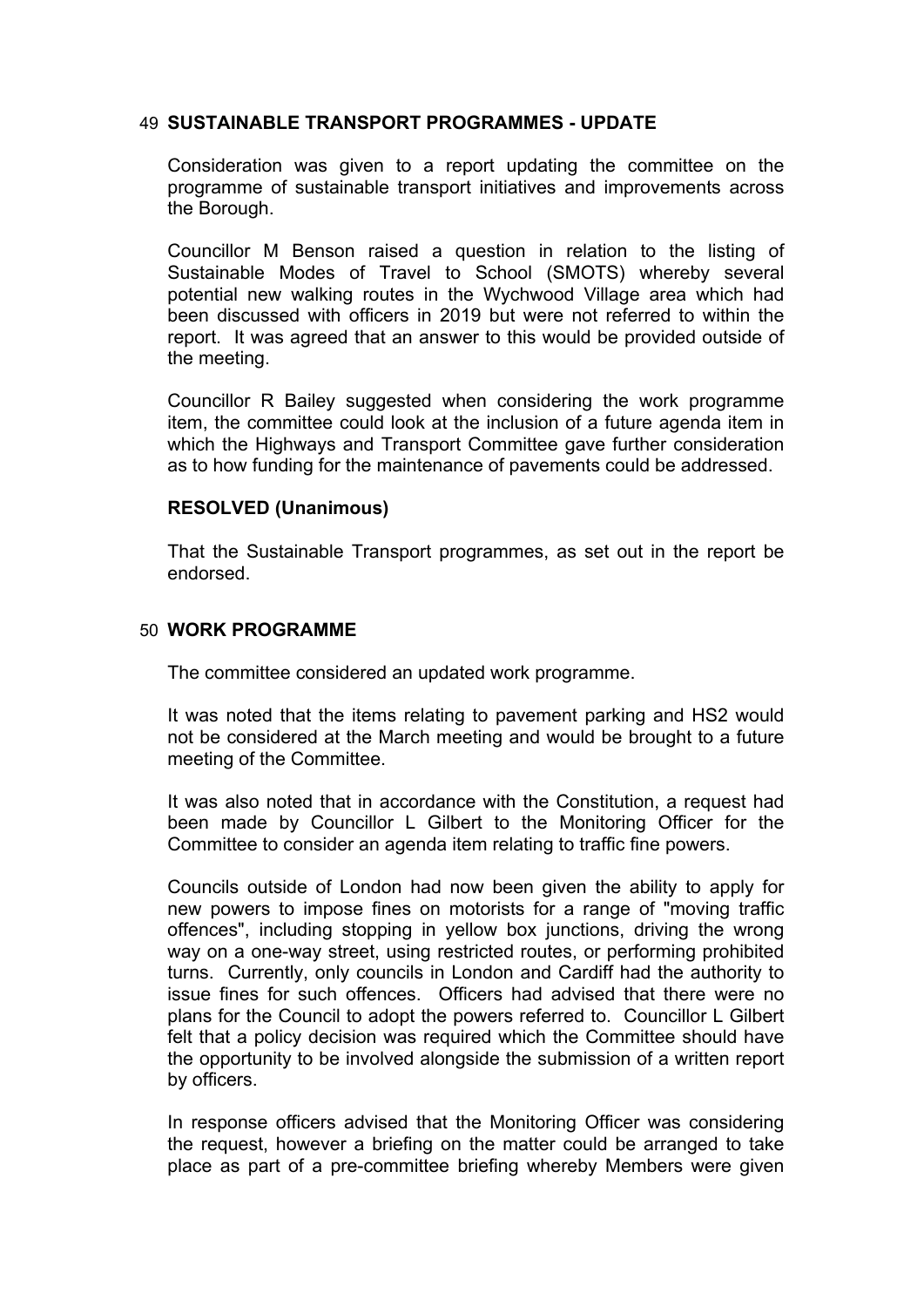the opportunity to consider the content and ask any relevant questions before deciding whether the item should be included on the work programme.

## **RESOLVED**

That the amendments to the work programme be noted.

## 51 **MINUTES OF THE PUBLIC RIGHTS OF WAY (PROW) SUB-COMMITTEE**

The Committee received the minutes of the Public Rights of Way (PROW) Sub-Committee held on 6 December 2021.

Councillor M Benson raised a question regarding the schedule of cases appearing on the Public Rights of Way Sub Committee agendas. He referred to a case in which a planning application site included a route for which a 'claim' had been submitted for a public right of way to be recorded. It was agreed that a response to this question would be provided in writing after the meeting.

## **RESOLVED**

That the minutes of the Public Rights of Way (PROW) Sub-Committee be received and noted.

## 52 **A500 DUALLING FROM MEREMOOR MOSS ROUNDABOUT TO M6 JUNCTION 16 - TO AUTHORISE THE MAKING OF A COMPULSORY PURCHASE ORDER AND SIDE ROADS ORDER FOR DELIVERY OF THE A500 DUALLING SCHEME**

Consideration was given to a report on the making of the Compulsory Purchase Order and Side Roads Order for the A500 Dualling Scheme ("the Scheme").

## **RESOLVED (Unanimous)**

1.That recommendation two made by Cabinet on 15 January 2019 be noted.

2.That the ongoing requirement to forward fund expenditure on the Scheme in lieu of external contributions be noted, and that the financial risks as outlined in the financial implications of the report be noted.

3.That the acquisition of the land identified in the Map accompanying The Cheshire East Council (A500 Dualling Meremoor Moss Roundabout to M6 Junction 16) Compulsory Purchase Order 2022 ("the Order Map") attached to the report be confirmed and was necessary for highway purposes.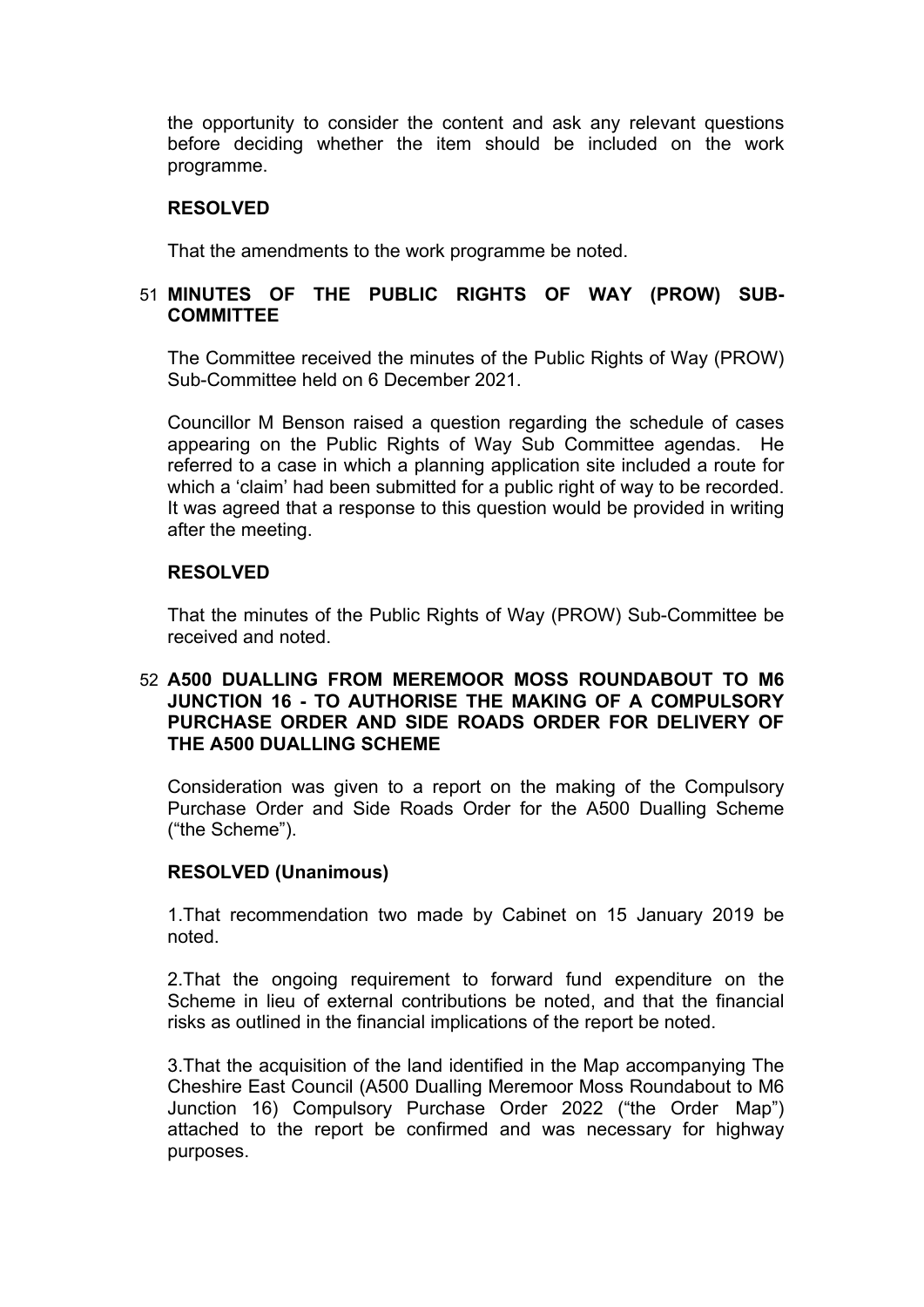4.That the draft Statement of Reasons, the draft CPO (including the form and contents of the Schedules to the CPO ("the Schedules") and the draft Order Map both substantially in the form annexed to the report for the purposes of the CPO be approved.

5.That the draft plans accompanying The Cheshire East Council (A500 Dualling Meremoor Moss Roundabout to M6 Junction 16) (Classified Road) (Side Roads) Order 2022 ("the SRO Plans") substantially in the form annexed to the report for the purposes of the SRO be approved.

6.That the draft SRO Schedule substantially in the form annexed to the report for the purposes of the SRO be approved.

7.That the Committee be notified of the Statutory Blight regime that required the Council to respond to Statutory Blight Notices pursuant to Part VI, Chapter II of the Town and Country Planning Act 1990 (as amended) ("the Act") as a consequence of the relevant land becoming blighted by virtue of relevant trigger events as contained within Schedule 13 of the Act.

8.That the Committee be notified of the submission of the Full Business case to the Department for Transport and any material changes to the Scheme funding.

9.That the Director of Highways and Infrastructure in consultation with the Director of Governance and Compliance be authorised to;-

(i) Make minor modifications to the draft Statement of Reasons, draft CPO and draft Order Map as necessary;

(ii) Make minor modifications to The Cheshire East Council (A500 Dualling Meremoor Moss Roundabout to M6 Junction 16) (Classified Road) (Side Roads) Order 2022 ("the SRO Plans") as necessary;

(iii) Determine the form and contents of the Schedules to the CPO ("the Order Schedules"), which identified the interests in the land and new rights to be acquired pursuant to the CPO, as identified within the Order Map;

(iv) Make if necessary, any minor or technical amendment to the CPO and the SRO, prior to the making of the CPO and the SRO;

(v) In the event that any local Public Inquiry was convened to consider objections to the CPO and/or the SRO (as the case may be) to prepare and submit such evidence as was necessary in support of the CPO and/or the SRO, including enlisting the assistance of outside consultants and Counsel to assist in the preparation and presentation of such evidence. 10.That the Director of Governance be authorised to;

Make the Cheshire East Council (A500 Dualling Meremoor Moss Roundabout to M6 Junction 16) Compulsory Purchase Order 2022 ("the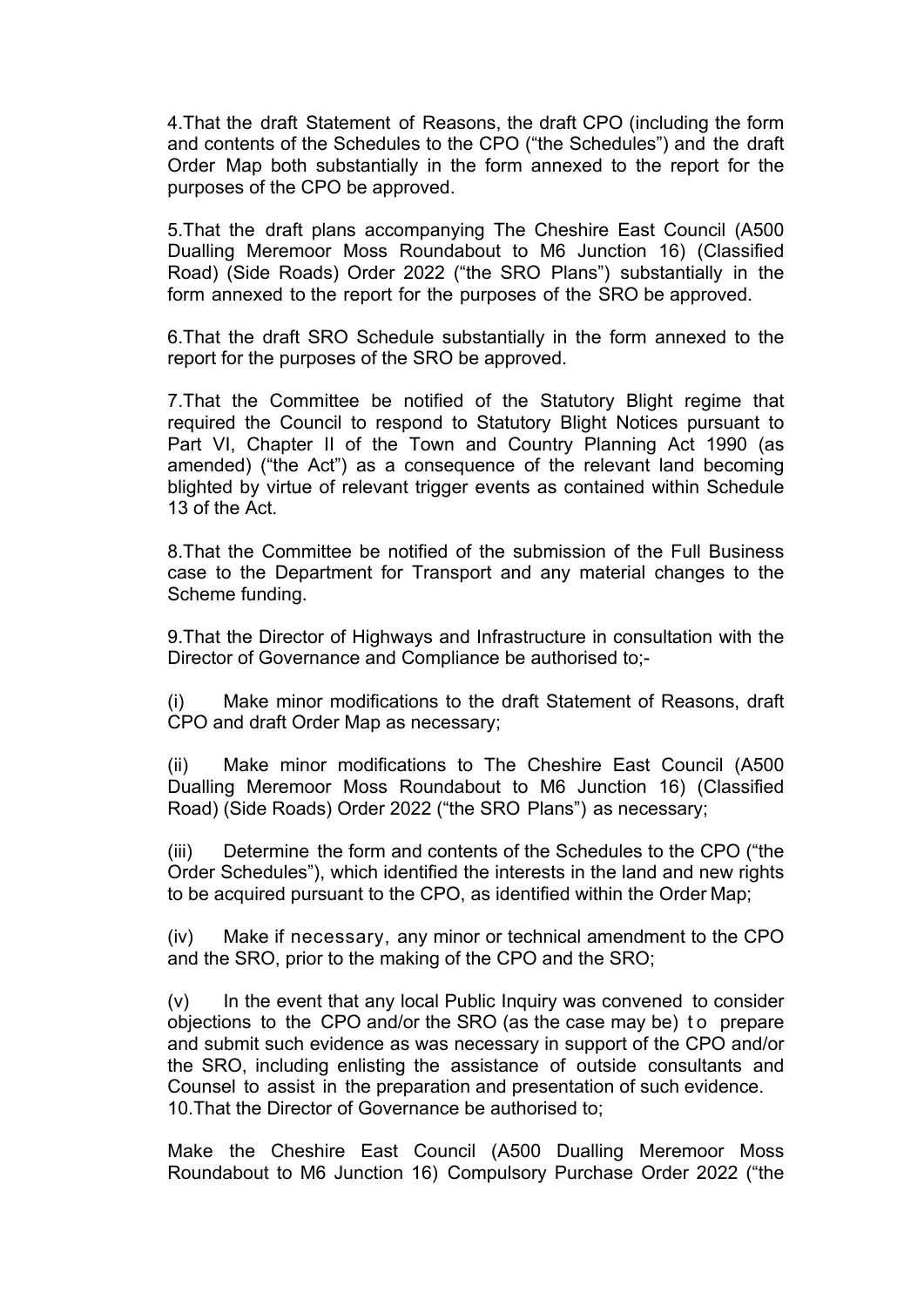CPO") pursuant to Sections 239, 240, 246, 250 and 260 of the Highways Act 1980, and Section 3, Parts II and III of Schedule 2 and Schedule 3 to the Acquisition of Land Act 1981 and all other powers as appropriate for the purpose of acquiring the land and new rights shown on the Order Map and described in the Schedules to facilitate the construction of the Scheme, and that the Common Seal of the Council be affixed to the CPO and to the Order Map;

Make the Cheshire East Council (A500 Dualling Meremoor Moss Roundabout to M6 Junction 16) (Classified Road) (Side Roads) Order 2021 ("the SRO") under Sections 14 and 125 of the Highways Act 1980 and all other necessary powers to improve, stop up existing highways, stop up and/or amend private means of access and provide replacement private means of access, and construct lengths of new highway as required to deliver the Scheme, and that the Common Seal of the Council be affixed to the SRO and the SRO Plans;

Submit the CPO and the SRO to the Secretary of State for Transport for confirmation and to comply with all associated requirements in respect of personal, press and site notices, and to take all other relevant action thereon to promote the confirmation of the Orders, including any necessary modification;

In the event that no objections were received to the CPO (or if any objections made were subsequently withdrawn, or the Director of Governance and Compliance certified that they may be legally disregarded) and no modifications were required to be made to the CPO, to obtain the appropriate Certificate under Section 14A of the Acquisition of Land Act 1981 enabling the Council to confirm the CPO as made;

That as soon as the CPO and the SRO have been confirmed and become operative, to comply with all associated requirements in respect of personal and press notices and to make and give notice of a General Vesting Declaration under the Compulsory Purchase (Vesting Declarations) Act 1981 and/or Notices to Treat and Notices of Entry in respect of the land and rights to be acquired compulsorily;

In the event that any question of compensation in respect of such interests or rights was referred to the Upper Tribunal (Lands Chamber) for determination, to take all necessary steps in relation thereto including advising on the appropriate uses and compensation payable and issuing the appropriate certificates and appointing external legal advisors (including Counsel where required) to represent the Council in respect of any such reference;

In respect of Statutory Blight, delegate authority to the Monitoring Officer in consultation with the Finance Sub-Committee Chair and the Executive Director (Corporate Services) (as necessary) to agree appropriate terms in accordance with statutory provisions.